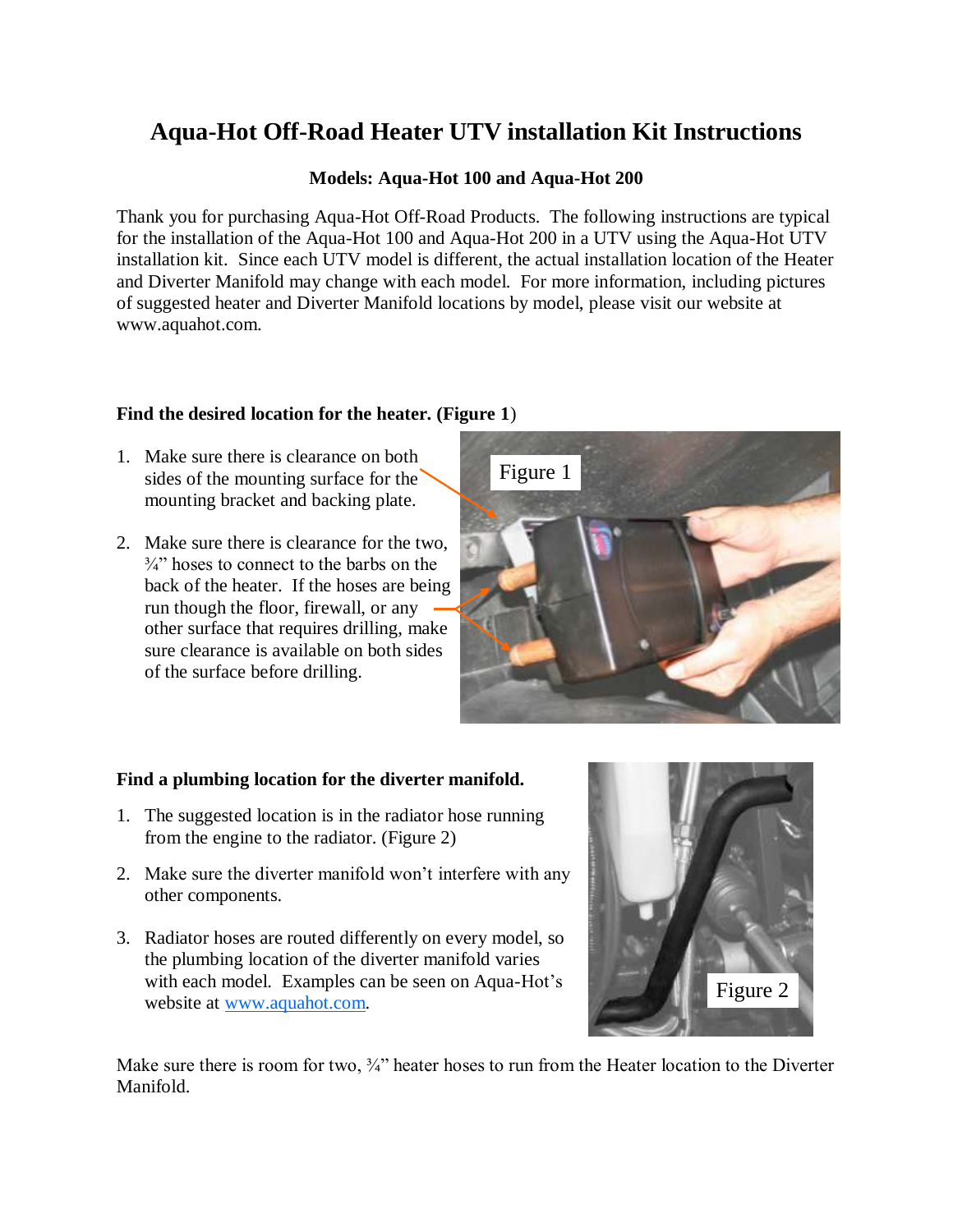## **Drill mounting-bracket mounting holes and two heater hose holes (if necessary).**

- 1. Hold the heater in position and mark the location of the mounting bracket holes. Drill the mounting bracket holes using the #9 drill bit supplied with the installation kit. (Figure 3)
- 2. If routing the electrical wires through the mounting surface, drill one additional hole near the mounting bracket.
- 3. If the two hoses connecting to the barbs on the back of the heater must be run through the firewall, floor, or other surface, tape the hole template to the mounting surface. Drill each hole with the 1.5" hole-saw supplied with the installation kit.
- 4. Insert the rubber grommets into the 1.5" holes.



# **Assemble the Diverter Manifold with the appropriate hose barbs. (Figure 4)**

- 1. The Diverter Manifold has two threaded ports located on the side for connecting to the heater, and one threaded port located on each end for connecting to the radiator hose.
- 2. Select the two  $\frac{3}{4}$ " NPT x  $\frac{3}{4}$ " barb fittings and wrap the threads with two wraps of Teflon tape.
- 3. Insert these fittings into the two threaded ports on the side of the Diverter Manifold.
- 4. Select the proper size barb fittings to fit the radiator hose on the UTV.  $\frac{3}{4}$ "NPT x  $\frac{3}{4}$  barb,  $\frac{3}{4}$ "NPT x 1" barb, or  $\frac{3}{4}$ "x 22mm barb are included in the installation kit.
- 5. Select the appropriate barbs and wrap the threads with two wraps of Teflon tape.
- 6. Insert these fittings into the threaded ports on each end of the Diverter Manifold.

The Diverter Manifold is now ready to install in the radiator hose.

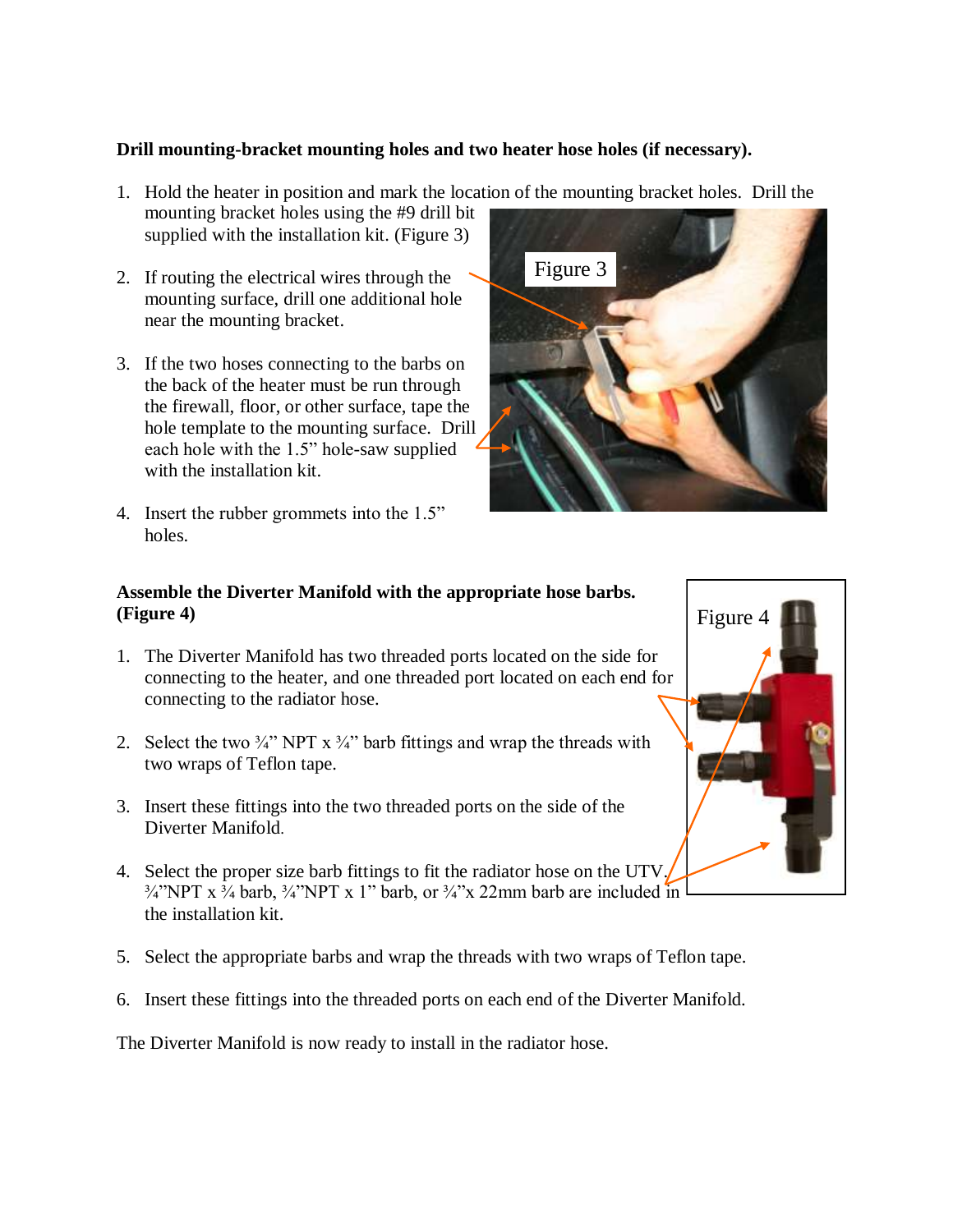## **Install the Diverter Manifold in the radiator hose that flows from the engine to the radiator. (Figure 1)**

- 1. Use two pinch off pliers to clamp off coolant flow in the radiator hose that is going to be cut, to prevent coolant loss. Allow enough room between the pliers so that the manifold assembly can be installed without removing the pliers.
- 2. Holding the diverter manifold against the radiator hose, measure and mark a section of heater hose to be removed. (Figure 5)
- 3. Remember to leave enough hose to fit over the barbs on the end of the diverter manifold without having to remove the hose pliers.
- 4. Cut and remove the marked length of radiator hose from between the pliers. (Figure 6)
- 5. With the section of hose removed, and before installing the diverter manifold, place one worm drive clamp on each radiator hose end and slide next to the pinch off pliers. (Figure 6)
- 6. Insert the barbs on the end of the diverter manifold into the two radiator hose openings.
- 7. Make sure the diverter manifold is oriented in the desired direction for connection to the heater. (Figure 7)
- 8. Slide the clamps on the radiator hose over the barbed fittings on each end of the diverter manifold and tighten. (Figure 7)

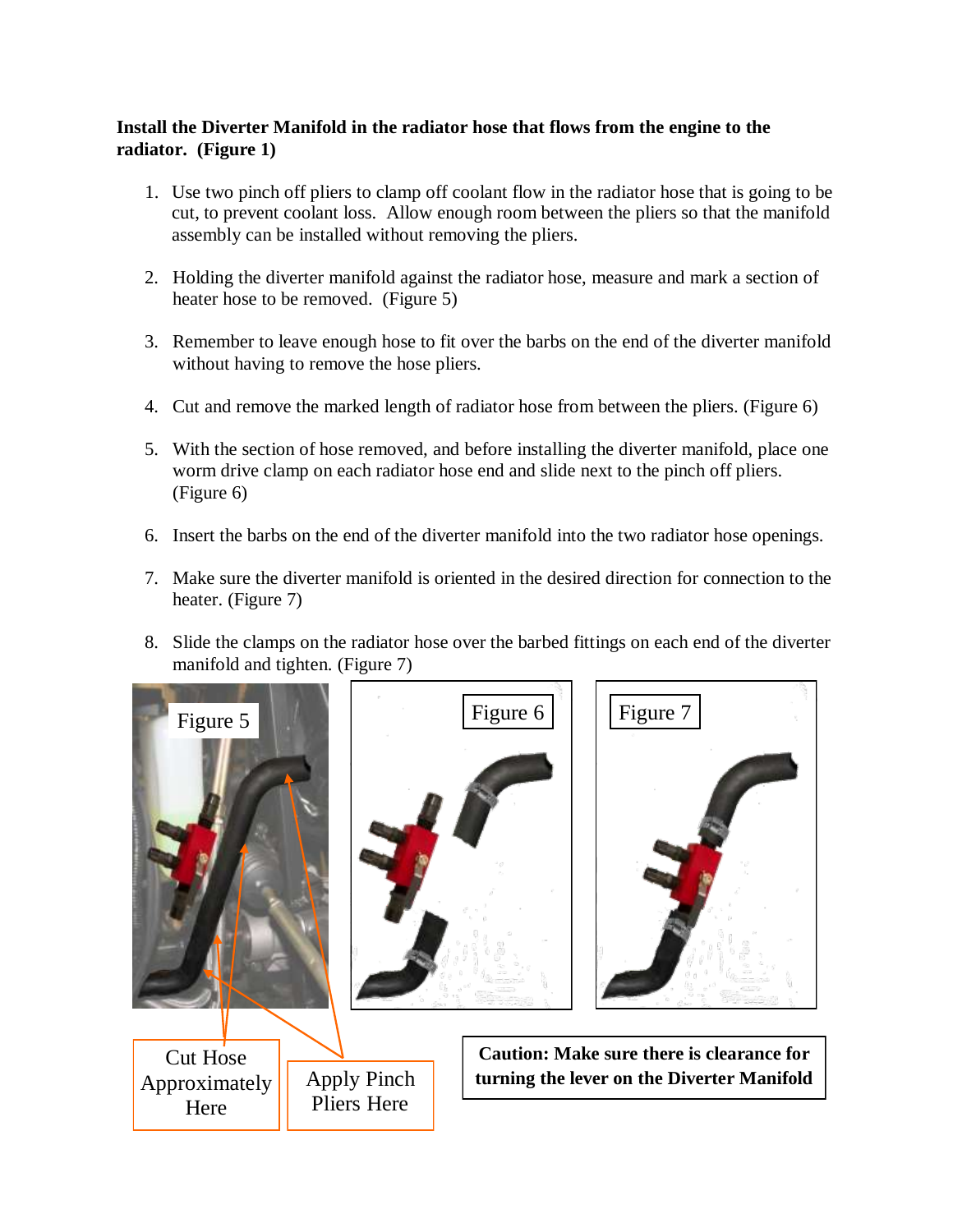Using the #29 constant tension hose clamps included, install a length of hose on each heater port on the side of the manifold. (Figure 8)



**Caution: When engine is running, the Aqua-Hot Diverter Manifold may be hot.** 

If grommets were used: run the hose through the grommets in the 1.5" holes. Use soapy water as needed to get the hose through the grommets. (Figure 9)



Remove the bracket from the heater and install to the mounting wall with the backing plate and hardware in this order: Socket Head, Star Washer, Small Washer, Mounting Bracket, Wall, Backing Plate, Fender Washer, Nylock Nut. (Figure 10)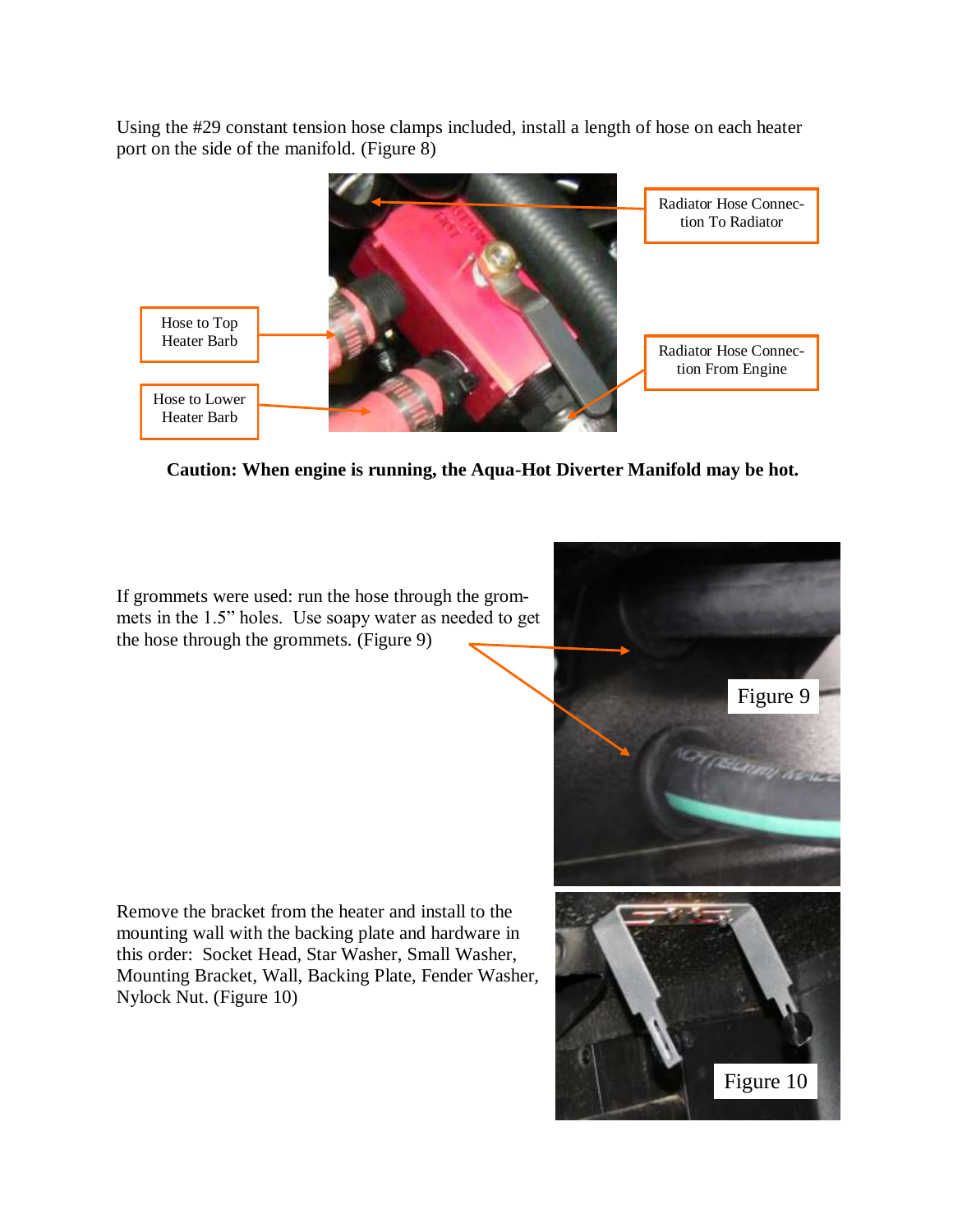Loosely place the heater into the bracket and install the heater hose on to the heater using the #29 constant tension hose clamps included in the kit. (See Figure 11)

The hose feeding the hot water into the heater must be connected to the bottom barb on the back of the heater. (Figure 11)

The hose returning water to the diverter manifold should be attached to the top barb on the back of the heater. (Figure 11)

Reinstall the heater onto the mounting bracket and adjust to desired angle and tighten the bolts.

Remove the hose pliers from the radiator hose.



#### **Find a location to tap into a powered wire. Power that is controlled by the ignition switch is recommended.**

Use the tap splices\* to connect the fuse holder\* wire to the power source and the black wire to a ground location (or chassis ground will work)

Use a butt splice\* to attach the red wire to the fuse holder\* wire.

Run the length of wire in a secured location to the back of the Heater and trim the excess wire.

Use the butt splices\* to connect the red wire to the heater red wire and the black wire to the heaters black wire.

Install the 5A fuse\* in the holder and cap.

Turn the vehicle on and test power to the heater. Run the vehicle for a while with the valve in the open position, and the closed position, to make sure fluid enters the heater.

Top the overflow bottle off as necessary.

Check all connections to make sure there are no leaks.

Your Aqua-Hot Off-Road Heater is ready to use.

\*Included in the installation kit.